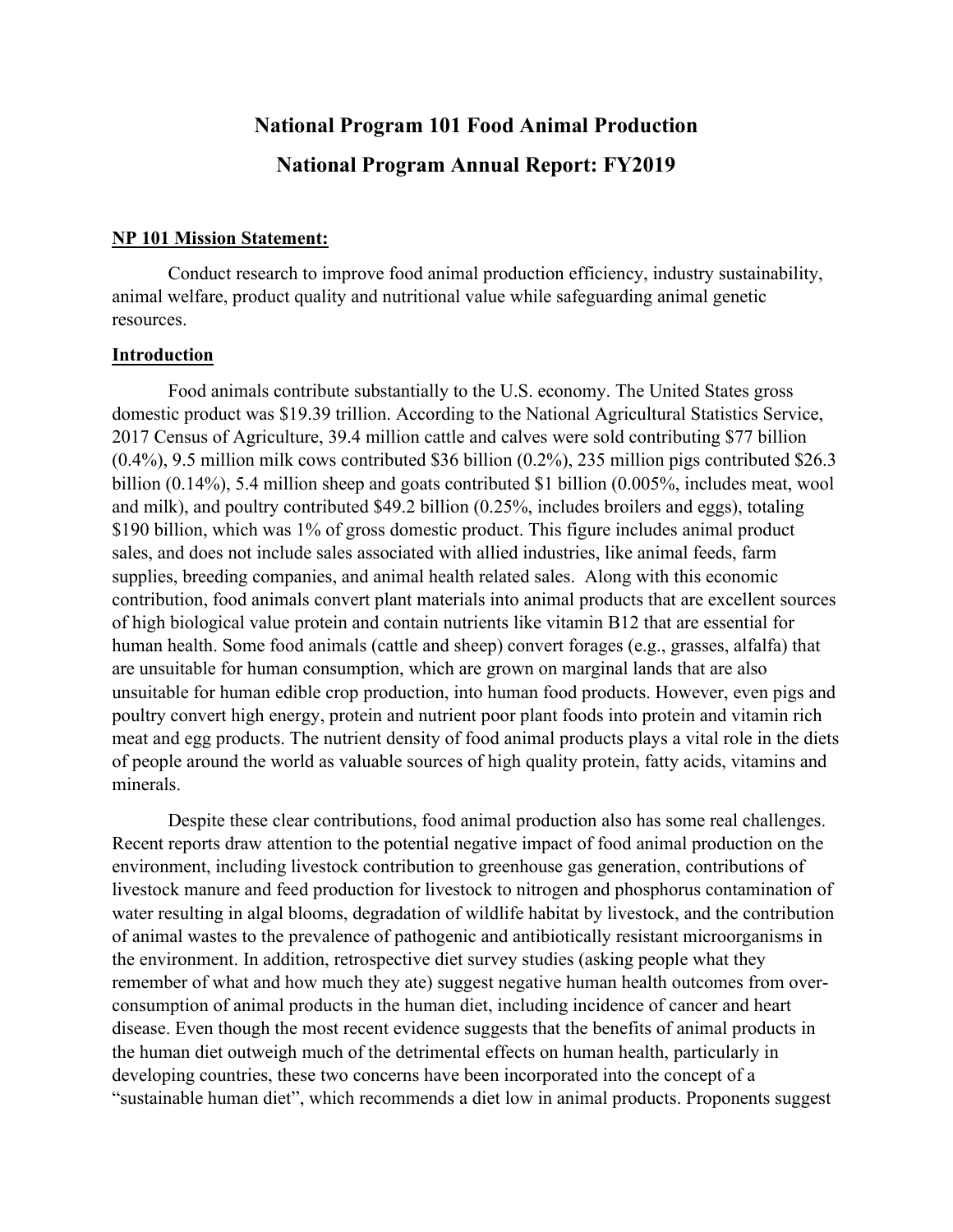that if this "sustainable human" diet were adopted, it would address both livestock induced problems, environmental footprint and human health concerns, simultaneously. Proponents also argue that government should play a role in fostering the broad adoption of this diet. However, the likely effects of such a diet on the livestock industry and the rural economy, and for vast areas of the United States that are unsuitable for anything but raising ruminant livestock, have not been addressed.

Along with environmental concerns, there is a perception that technologies that improve the efficiency of animal production also compromise the health and well-being of food animals. Cages for egg-laying hens reduce bacterial contamination of eggs compared to eggs laid on the floor in group housing. Gestation crates for pregnant sows ensure that each sow is protected from negative interactions with herd-mates, and helps ensure that each sow receives individual attention regarding health problems and needed dietary adjustments. In addition, although use of antibiotics for growth promotion has been banned in the United States by FDA since 2017, some in the international human health arena, e.g. *[WHO guidelines on use of medically important](https://www.who.int/entity/foodsafety/areas_work/antimicrobial-resistance/cia_guidelines/en/index.html)  [antimicrobials in food-producing animals](https://www.who.int/entity/foodsafety/areas_work/antimicrobial-resistance/cia_guidelines/en/index.html)*, have suggested that antibiotics used in human medicine should not be used for disease prevention in food animals. Should the ability to use antibiotics for disease treatment and prevention be restricted, the potential effects on animal well-being would be strongly negative.

Thus, research is needed to improve livestock production efficiency, which would reduce the feed and other environmental resources that are needed for livestock production. Better methods are needed to ensure that raising livestock does not contribute unnecessarily to environmental degradation and contamination. Viable alternatives to antimicrobials in food animal production are also needed, to replace the production efficiencies that these compounds once offered to livestock production. Antimicrobial alternatives research would have two goals: (1) restore the growth improvement that was once available through the use of antimicrobials and (2) reduce disease incidence, to reduce the need for preventive use of antibiotics.

Given the health benefits of food animal products, dramatic improvements in production efficiencies developed by ARS scientists will help ensure international food security and directly impact human health by reducing the real cost of nutritionally valuable animal products, making animal products more available to those populations most in need. Studies within this program that identify indicators of animal stress and methods to alleviate stress in the production environment will ensure that as production efficiency improves, so will animal well-being in those production systems. Improvements in food animal production efficiencies will reduce food animal wastes. Reductions in the numbers of breeding animals to maintain production reduce the livestock waste environmental footprint. Ongoing improvements in food animal nutrition and other production efficiencies reduce grain requirements and manure production, and sciencebased animal waste management strategies provide for the beneficial return of animal waste nutrients to the environment. Improvements in production efficiency will reduce microbial pathogen contamination of the environment and greenhouse gas emissions from livestock production systems and ensure that livestock production remains environmentally sustainable.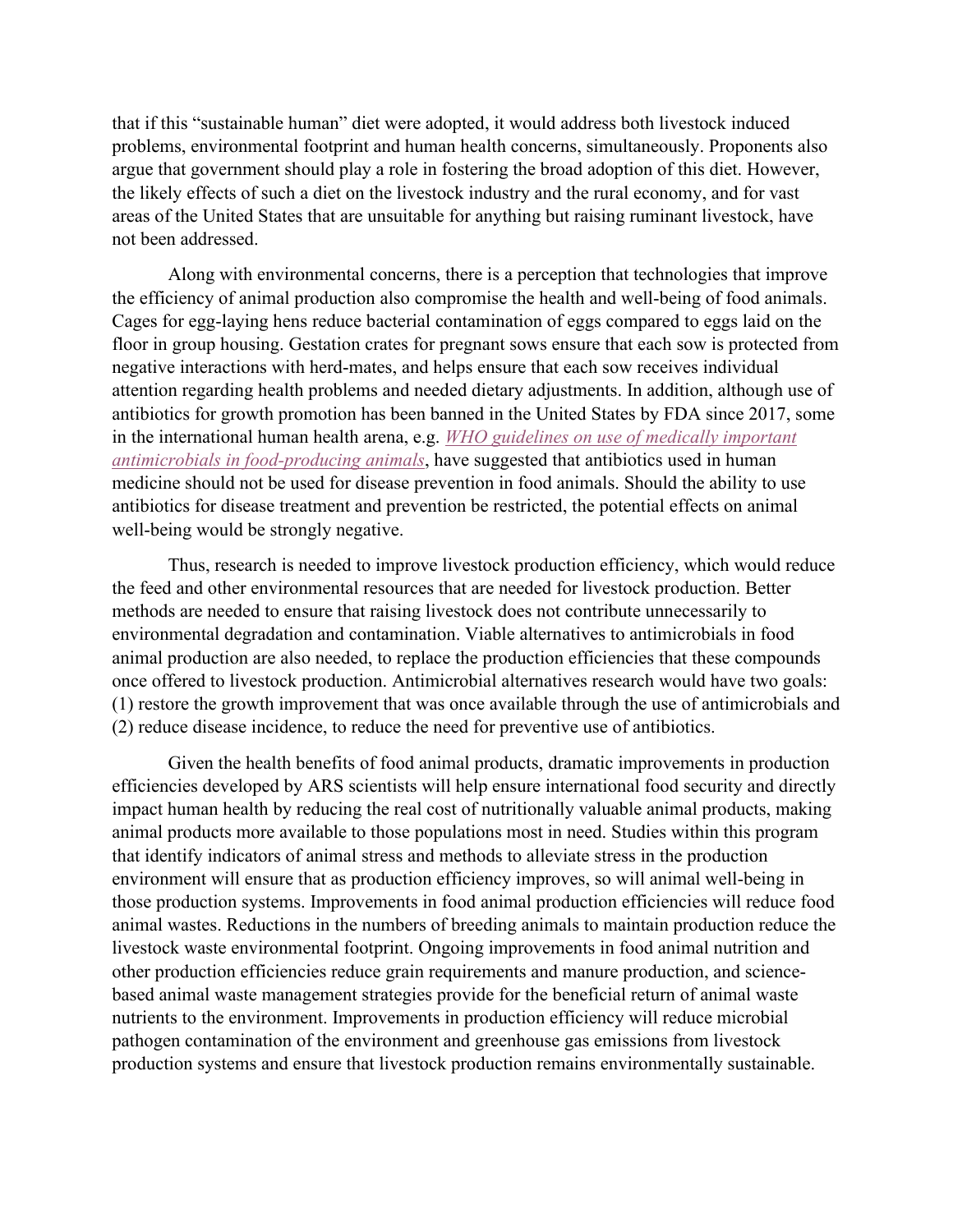#### **Some standout science**

The Agricultural Research Service provides solutions for agricultural producers, and by extension improvements in the efficiency of food production for consumers within the United States and beyond. The accomplishments provided below are presented in these terms, describing the impact of the accomplishment on the livestock production system and/or consumers. However, ARS scientists also contribute to the human scientific endeavor, and their contributions to science are often not presented, in favor of describing accomplishments in terms of "real world impact". In this section, A couple of the accomplishments included below are presented in terms of their contribution to science.

The accomplishment entitled "Application of an interspecies cross to improve the efficiency of genome sequencing and assembly" is not only a highly impactful accomplishment for cattle production, it is also a highly impactful accomplishment within genome science. The concept of mating two divergent breeds, e.g. Highland breed cattle and Yak, to produce a hybrid offspring for sequencing and using sequence from both parents as well as the offspring to generate two separate genome sequences from the single hybrid offspring is entirely opposite of the genome sequencing strategy that has been used for genome sequencing for decades. The new strategy produced genome sequences for Highland cattle and Yak in a single experiment that was better than the current human genome in several characteristics, despite nearly two decades of effort on the human genome. Application of this strategy to general genome sequencing promises to rapidly improve genome sequences of many species, and so this accomplishment is likely to have a huge impact on genome science. This breakthrough was made possible by improvements in sequencing technologies, including the generation of both long and short read sequences. Still, our scientists had to realize that a strategy nearly opposite to that used by most scientists might work better, and risk trying it. The freedom within ARS to take scientific risk, with the potential promise of a huge reward, is one of the reasons why this effort was successful and is a strong argument for continued ARS intramurally funded research.

In the accomplishment entitled "DNA sequences of the rumen microbial community and development of a software tool to identify candidate bacterial hosts for viruses in the rumen", ARS scientists took a conceptually simple straightforward approach to the rumen microbiome, sequence everything and see what is there. As in the accomplishment described above, recent improvements in long and short read sequencing were a component in the success of this work, but the simple concept belies the complexity of the analysis needed to be successful. Many scientists would criticize this type of experiment as a "fishing expedition", but this is only a legitimate criticism if one fails to "catch anything". In this case, scientists "caught" the existence of bacterial viruses within the rumen and were able to link the viruses to their microbial hosts. This contributes to microbiome science in that it is likely that bacterial viruses are a component of all microbiomes. It also suggests a way in which the microbiome may be manipulated, either by using viruses to alter bacterial content of the microbiome directly, or by using viruses as vectors to introduce genes into various microbes within the microbiome. Here again, part of the success of this experiment was the freedom within ARS to try something that required long term investment without certainty of the outcome. The contribution of bacterial viruses to microbiome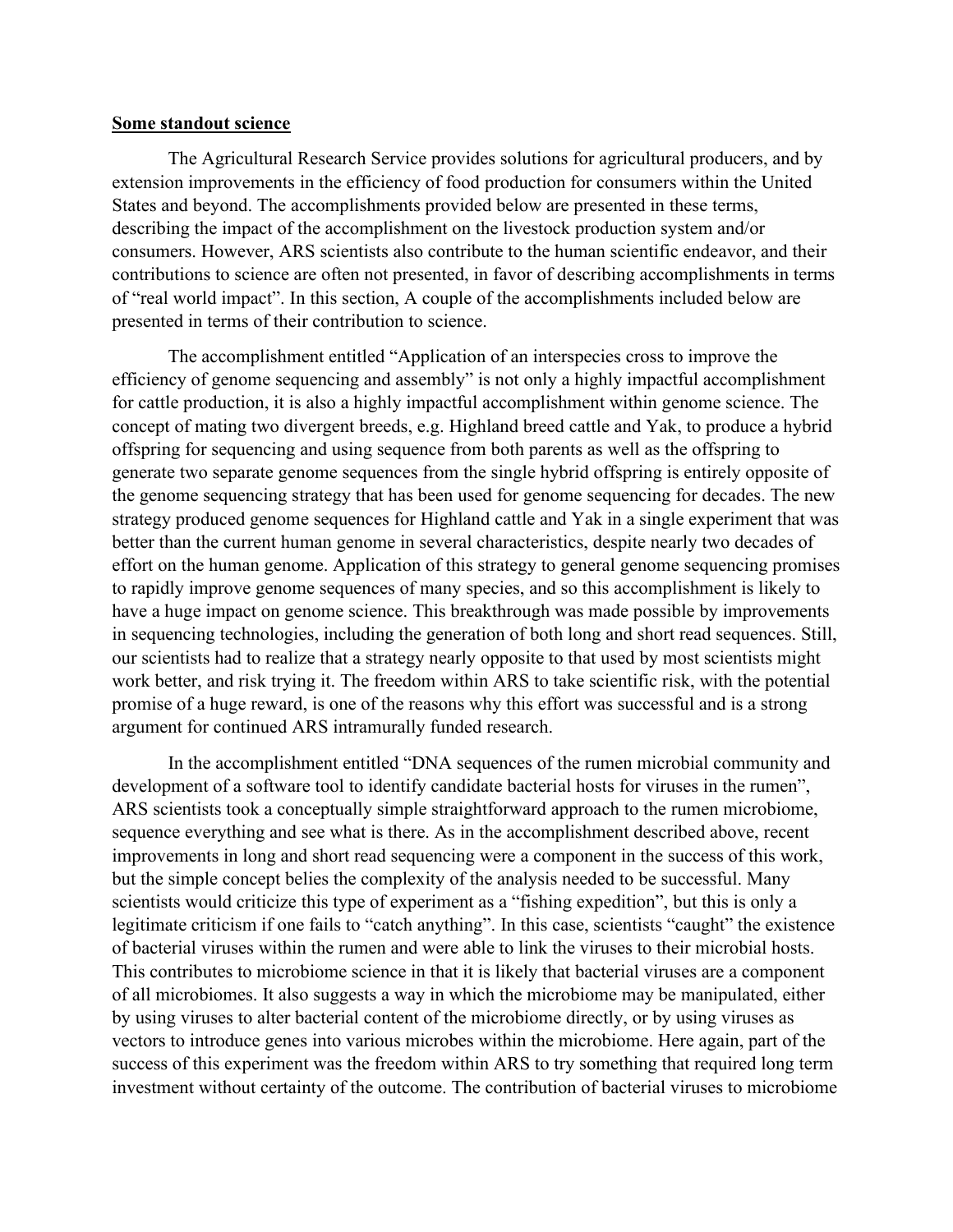function, and to the ability to manipulate the microbiome, was an unexpected result that currently impacts microbiome science, and could have a huge impact on being able to beneficially control microbiomes in general.

#### **Some future directions**

Animal genomics is a major emphasis of the Food Animal Production National Program. Much of our work up to now has been focused on exploiting the additive genetic component of traits in various livestock species using sophisticated genomic technologies. The best example of this in livestock is dairy cattle, where the structure of the industry in the United States, along with relatively high individual animal value and long generation intervals, have combined to make genomic selection very successful. Research to add useful traits to dairy selection indices, and fully implement additive genomic selection in other livestock species will continue to be a focus going forward. But we will also need to go beyond additive genetic selection to incorporate interactions between environmental characteristics and the additive genetic component, to be able to best fit animals to their environment. Some work in this area has already been done, but much more is needed. In addition, we also need to go beyond the additive genetic component of inheritance and include components like epigenetics and heterosis in our selection methods. Fifty percent of beef cattle, and nearly all swine and poultry in the United States, are crossbred animals. Crossbreeding is done to take advantage of heterosis, which is the improvement in a trait that results from dominant effects of some gene alleles on other gene alleles at various genetic loci. It should be possible to optimize heterosis using genomic technologies, and research is needed to explore this possibility.

It has been typical of livestock research to consider the animal as a single individual, interacting with its environment, and controlled by its individual genome. However, it has always been true that individual animals exist as a collection of organisms consisting of the individual and its microbiome, and it is only recently that we have technologies that can address this fact. We have ongoing research in all livestock species to measure the effect of the microbiome on the function of the individual, and its consequences for health and production efficiency. This report describes two accomplishments in this area, one for the microbiome of the rumen in cattle and one for the mycobiome (fungal) in weaned piglets. In the future, scientists will begin to manipulate the microbiome in beneficial ways, to increase feed efficiency, reduce pathogens, and reduce environmental impacts of livestock. Methane production by cattle falls into this last category. Methane is entirely a product of the cattle microbiome, and not only represents a potent greenhouse gas, it also represents wasted feed energy. Although it is likely to be challenging, our future goal will be to reduce cattle methane production to zero, adjusting the microbiome so that the feed energy that is currently lost to methane production will be incorporated into energy in the cow, without decreasing feed intake or growth rates of cattle.

Raising livestock is labor intensive. The production systems in which many of our food animal species are raised continue to grow larger, because the fixed costs of an operation are more economically distributed over larger numbers of animals. Expanding animal numbers and labor expense can combine to reduce the ability to optimally manage every animal. To make the production system work, farmers manage for the average animal, or manage so that a high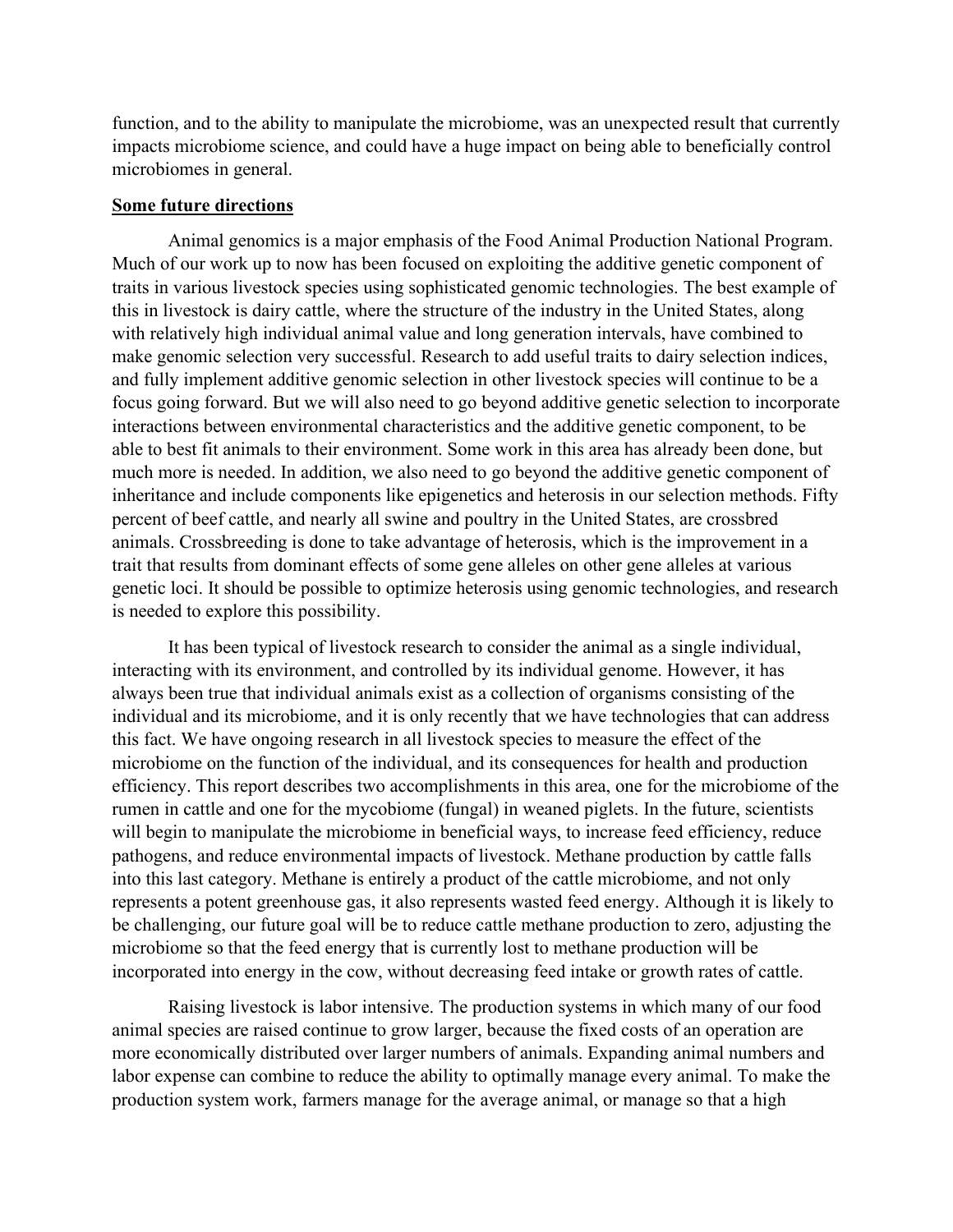percentage of the animals can produce optimally. The former results in reduced production of animals needing more resources, and the latter results in significant overapplication of resources to underperforming animals. Improvements in electronic technologies over the last 40 years are now beginning to make it feasible to monitor and manage individual animals to reduce these inefficiencies. To make this a reality, new sensors, data infrastructure, and decision support tools are needed. Data handling capabilities have been increasing by 10-fold every 5 years over the last 4 decades and will likely continue at this rate, so what is not feasible now may be easy in 20 years. To take full advantage of these changes, research is needed now to develop the individual precision livestock methods that will lead to the greatest improvements in livestock management.

### **Program staffing, funding, and collaborations**

During FY 2019, National Program 101 (NP 101) had 75 full-time scientist positions working at 14 locations across the United States on twenty-six appropriated research projects. In fiscal year 2019, appropriated funding for NP101 was \$51 million; and total funding was \$54 million including extramural awards. Three new inventions were disclosed and 1 patent awarded. Additional technology transfer included eight Material Transfer Agreements.

### **In 2019 NP 101 scientists participated in research collaborations with scientists in**:

Australia, Austria, Brazil, Canada, Chile, China, Denmark, France, India, Ireland, Israel, Italy, Malawi, Mexico, Mongolia, Netherlands, New Zealand, Nigeria, South Africa, Spain, Sweden, Switzerland, Uganda and United Kingdom.

#### **Outreach Activities:**

### **Students working with ARS Scientists and Scientist Academic Outreach**

| Undergraduates | Graduates | Post-Docs | Scientist | Mentors | Adjunct          |
|----------------|-----------|-----------|-----------|---------|------------------|
|                |           |           | Advisors  |         | Professors/Other |
|                |           |           |           | 20      |                  |

#### **ARS Animal Production Program: Student-Related Outreach Activities**

|                      | Presentation to | Science Fair  | <b>Student Tours/Visits</b> |
|----------------------|-----------------|---------------|-----------------------------|
|                      | <b>Schools</b>  | Participation | to ARS Locations            |
| Number of Activities |                 |               |                             |
| Number of Students   |                 |               | 900                         |

#### **Animal Production Program General Outreach to Stakeholders and the Public**

| Name of Activity                       | Number of  | Number of    |  |
|----------------------------------------|------------|--------------|--|
|                                        | Activities | Participants |  |
| Field Day                              |            | 550          |  |
| Tours                                  |            |              |  |
| Presentation to Local/Community Groups |            | 527          |  |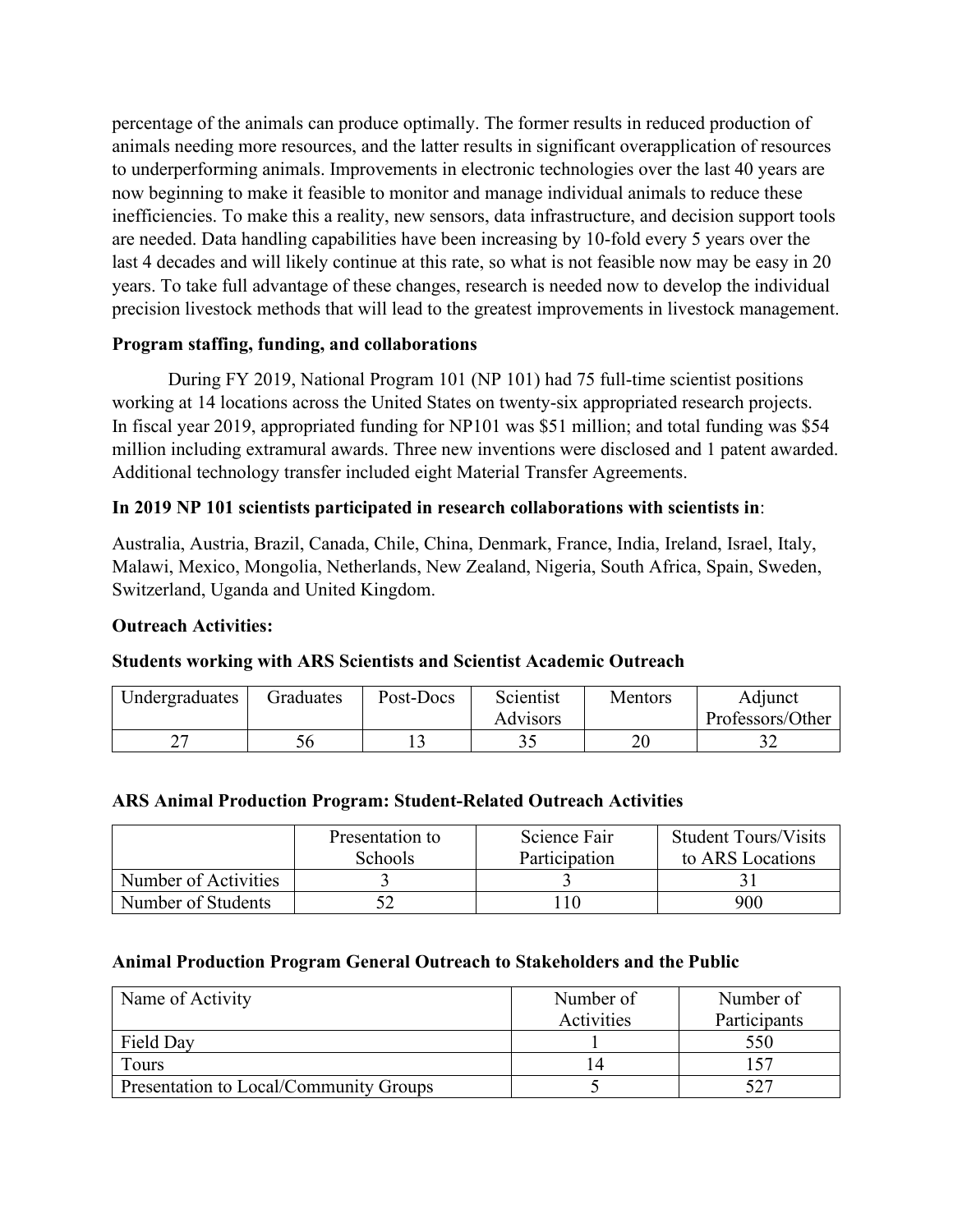| Training/Demonstration                         | 98   |
|------------------------------------------------|------|
| Webinars                                       | 354  |
| Presentation to Other Scientists               | 2045 |
| Presentation to Practitioner/Industry/Producer | 176  |
| Workshops                                      | 50   |
| <b>Stakeholder Meetings</b>                    | 124  |
| <b>Laboratory Review</b>                       |      |

#### **New scientists in NP 101 2019:**

**Dr. Ahmed Al-Khudhair,** Post-Doctoral Fellow, joined Animal Genomics and Improvement Lab, Beltsville, Maryland.

**Dr. Mahesh Neupani,** Post-Doctoral Fellow, joined Animal Genomics and Improvement Lab, Beltsville, Maryland.

**Dr. Juan Nani,** Post-Doctoral Fellow, joined Animal Genomics and Improvement Lab, Beltsville, Maryland.

**Dr. Tom Murphy,** Research Geneticist, joined US Meat Animal Research Center, Clay Center, Nebraska.

#### **The following scientists retired in 2019:**

**Dr. Chadwick Chase**, Research Animal Scientist, Nutrition and Environmental Management Research Unit, Clay Center, Nebraska.

**Dr. Susan Eicher,** Research Physiologist (Animals), Livestock Behavior Research, West Lafayette, Indiana

**Dr. Mark Petersen,** Research Leader and Range Livestock Nutritionist, Fort Keogh Livestock and Range Research Laboratory, Miles City, Montana.

The distinguished record of these scientists is recognized world-wide and they will be missed at NP 101.

### **The following scientists accepted new positions outside of ARS:**

**Dr. Tami Brown-Brandl,** Agricultural Engineer, U.S. Meat Animal Research Center, Clay Center, Nebraska, accepted a position with the University of Nebraska.

**Dr. Kristin Hales,** Research Animal Scientist, U.S. Meat Animal Research Center, Clay Center, Nebraska, accepted a position with Texas Tech University.

The distinguished record of these scientists is recognized world-wide and it is hoped that productive collaborations will continue with ARS scientists.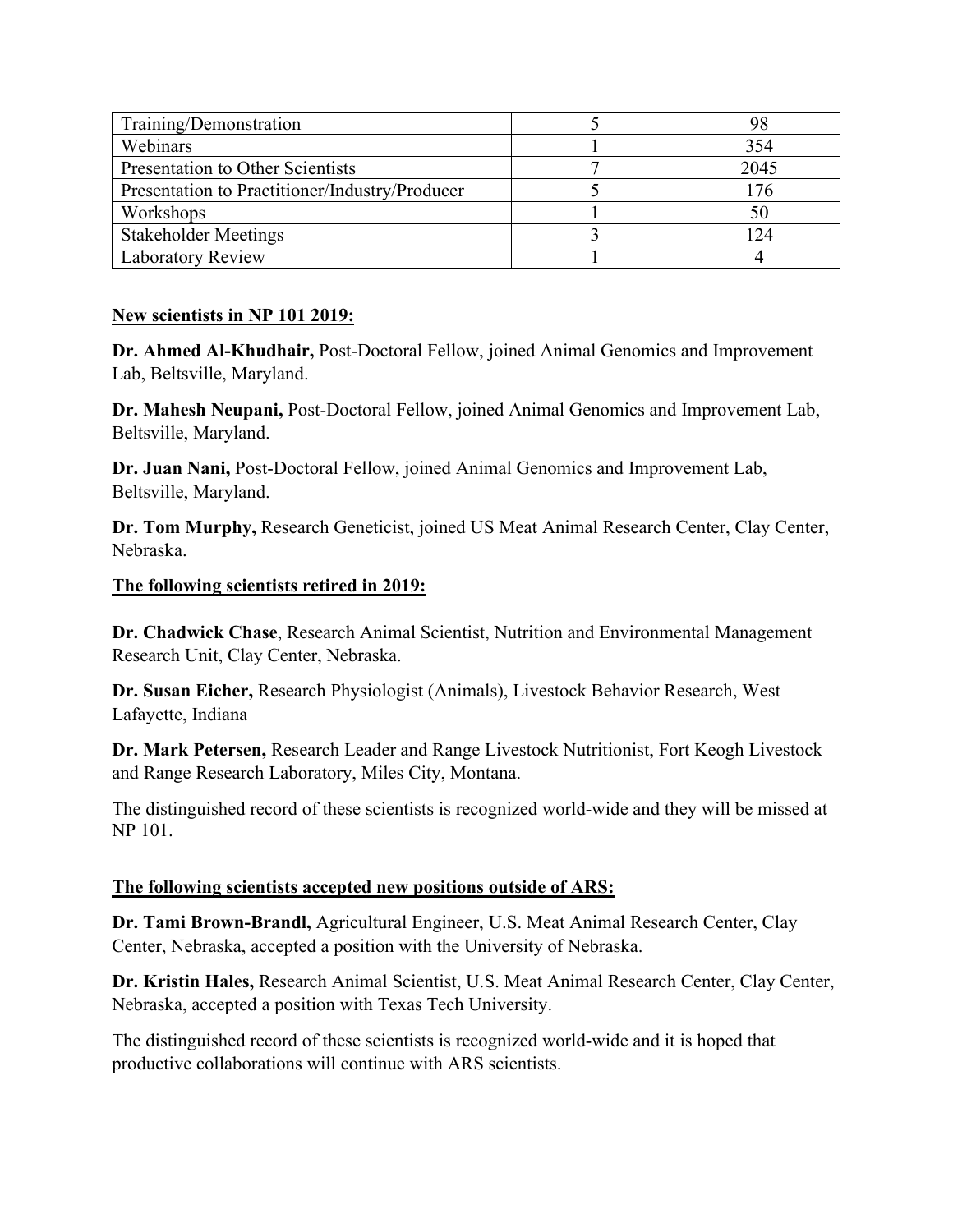# **The following scientists in NP 101 received prominent awards in 2019:**

**Dr. Terrance Arthur,** received the Technology Transfer Award from the Federal Laboratory Consortium in recognition of outstanding efforts in transferring federally developed technology into commercial usage.

**Dr. Jeff Carroll**, received the Distinguished Service Award from the American Society of Animal Science for outstanding service to the livestock industry.

**Dr. Anthony Capuco**, had an entire lactation symposium titled "The Lactation Biology Symposium" held in his honor at the 2019 American Dairy Science Association Annual Meeting.

**Dr. Kristin Hales**, received the Mid-West American Society of Animal Science Outstanding Young Researcher award.

**Dr. Nicole Sanchez**, received the 2019 Outstanding Young Alumni Award by the Texas A&M University's Department of Animal Science.

**Dr. Steven Shackelford**, received the American Society of Animal Science Meats Research Award for Outstanding Career in Meat Research and contributions to the industry.

**Dr. Paul VanRaden**, received the Zinpro Award for excellence in Dairy Science from the American Dairy Science Association.

**Dr. Tommy Wheeler**, received the Technology Transfer Award from the Federal Laboratory Consortium in recognition of outstanding efforts in transferring federally developed technology into commercial usage.

# **Major Accomplishments in 2019**

This section summarizes significant research results for Fiscal Year 2019 that addressed specific components and anticipated products of the 2018– 2022 Action Plan for the Food Animal Production National Program. Within each section, selected accomplishments of individual research projects in NP 101 are presented. These accomplishments are highlighted here due to their significance and alignment to action plan components and anticipated products. They are a subset of accomplishments within the program. To see all the accomplishments for each project within the program, please visit the USDA ARS National Program 101 website:

### <https://www.ars.usda.gov/research/project-reports-by-program/?npCode=101>

Many of the projects are the result of significant domestic and international collaborations with both industry and academia. These collaborations provide extraordinary opportunities to leverage funding and scientific expertise for USDA - ARS research and allow scientists to tackle larger problems that could not be addressed without such collaborations. Improved food animal production efficiencies decrease the real cost of animal products, making the products more available to people worldwide, and decreasing the environmental footprint of animal production.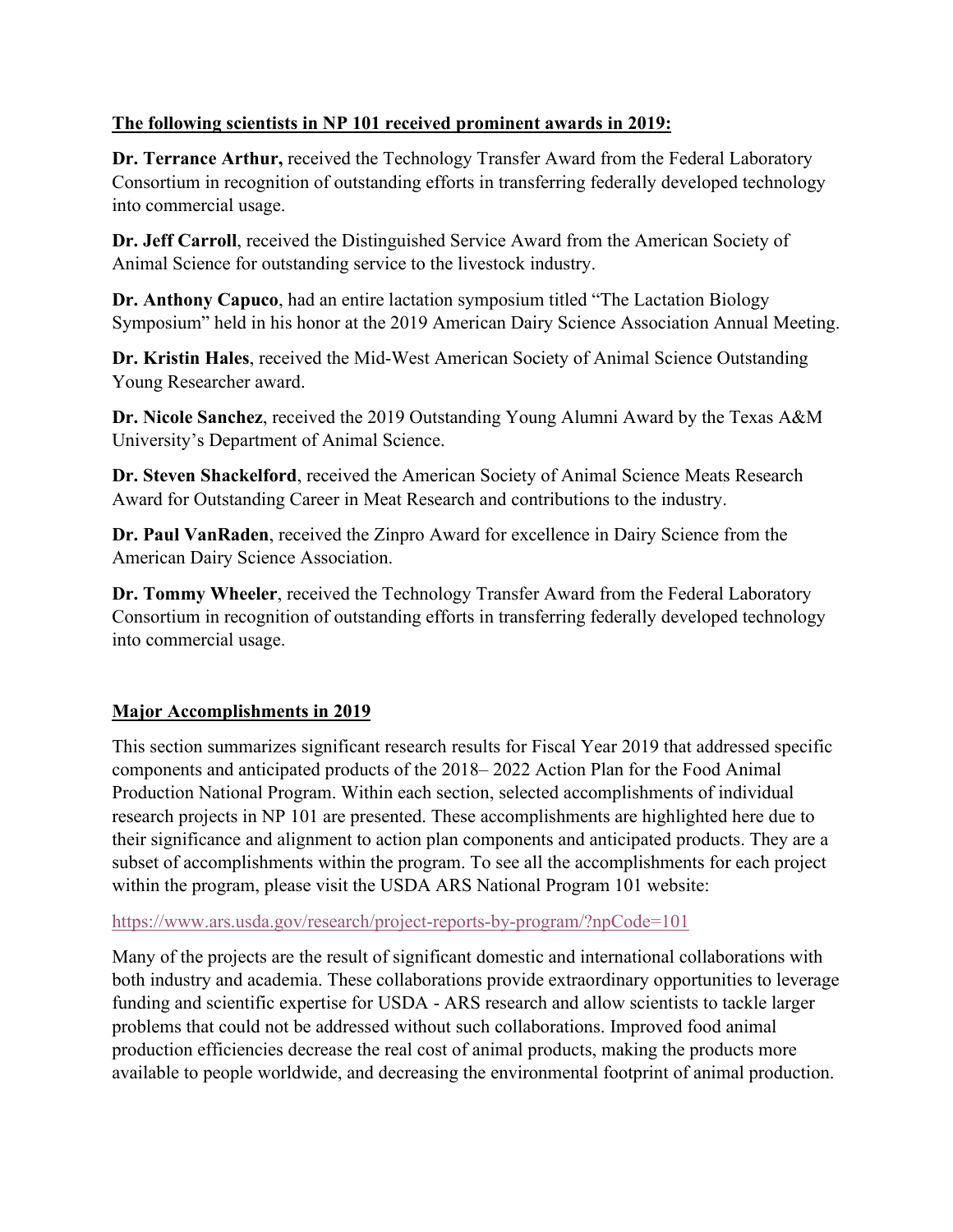Accomplishments are listed below that correspond to each of the Components and Problem Statements of the *Action Plan National Program 101 Food Animal Production 2018 – 2022*. Following each accomplishment, the corresponding anticipated product from the NP101 Action plan is indicated.

### **Component 1: Improving Production and Production Efficiencies while Enhancing Animal Well-Being across Diverse Food Animal Production Systems**

# **Problem Statement 1A: Improving the Efficiency of Growth and Nutrient Utilization**

#### **Characterization of the porcine mycobiome (fungus).**

For young piglets, the transition from milk to solid feed (weaning) is a period of stress, dietary changes, and a predisposition to gastrointestinal problems including diarrhea, which affects their growth and welfare. The microbial organisms found in the gastrointestinal tract of animals is recognized as a critical component of host health and gut function. To understand the role of fungal microorganisms in gut health during this period, ARS scientists at Beltsville, Maryland, performed the first in-depth analysis of fungal microorganisms present in the gastrointestinal tract of piglets during the period between birth and transition to post-weaning life. Results demonstrated a dramatic increase in fungal populations at the time of weaning, with a dominance of the fungus, *Kazachstania slooffiae*. This increase in the fungal microorganisms in piglets has not been previously reported and suggests that milk may suppress fungi in the gut until weaning. Furthermore, the consequences of the dramatic onset of fungal microorganisms in the gut after weaning is not known, but the trajectory of fungal development could influence future immune competence. Thus, further research could be helpful in producing future interventions and dietary modifications to enhance piglet performance, reduce disease and increase the productivity of the swine herd.

**Anticipated product: Comprehensive characterization of digestive system microflora in livestock species, including the organisms present and their prevalence, and identification of those species that are correlated with improved performance, nutrient utilization efficiency, and reduced environmental impact.** 

#### **A new equation to improve estimates of feed metabolizable energy in beef cattle.**

It is important to know the metabolizable energy of feed in order to accurately determine the feed requirements of animals, to ensure that diets adequately meet the energy needs of animals for optimal growth. Measuring metabolizable energy in ruminants is time consuming and expensive and requires the measurement of energy in the feed, feces, urine, and released methane, the last being technically difficult to measure. Developing mathematical relationships between digestible and metabolizable energy allows for the prediction of metabolizable energy and reduces the cost associated with getting estimates. Historically, a constant of 0.82 has been used; however, recent literature suggests that the relationship between digestible and metabolizable energy is variable depending on the type of diet used and is typically greater than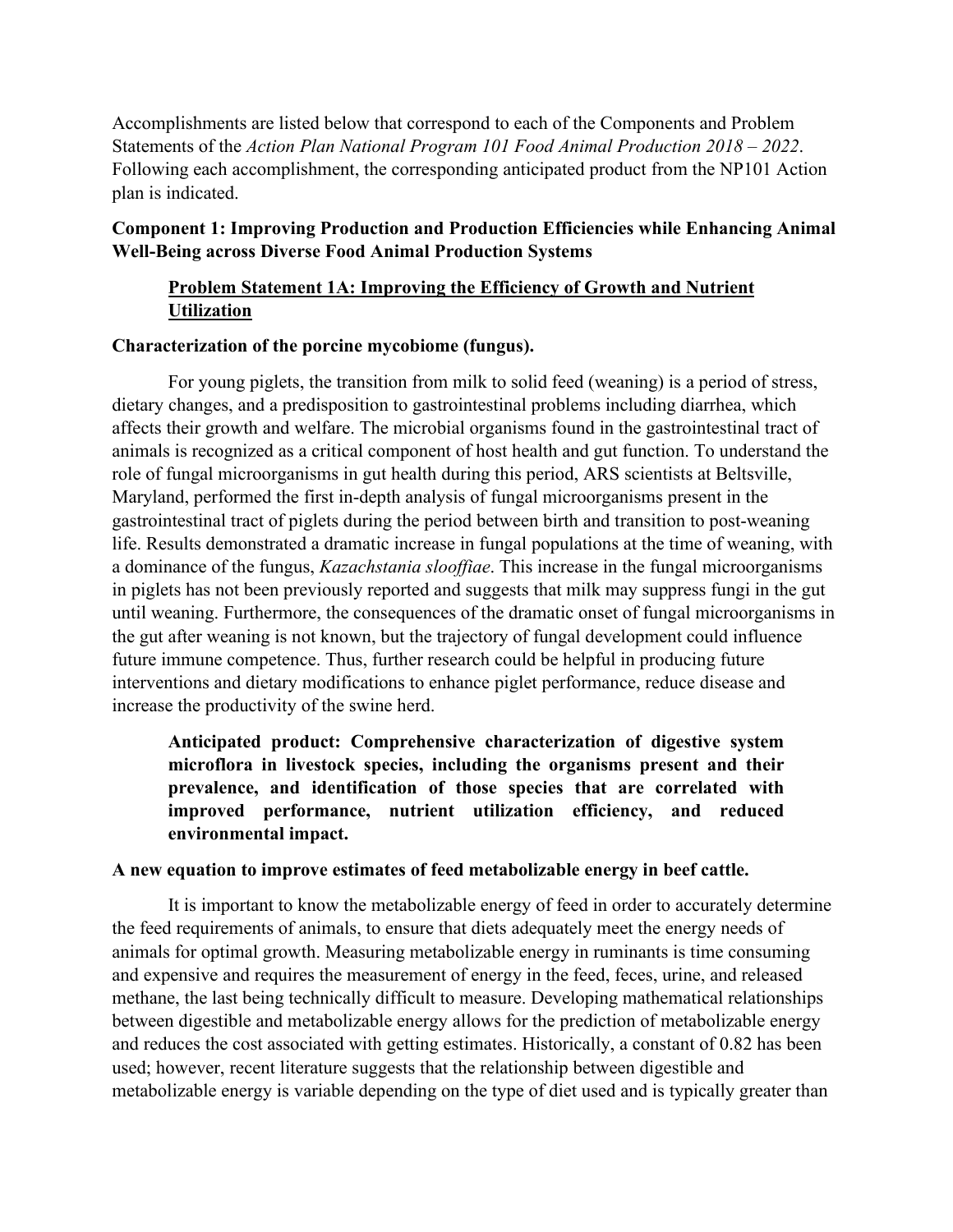0.90 when high-concentrate diets are fed. ARS scientists at Clay Center, Nebraska, developed and evaluated a new equation for estimating metabolizable energy from digestible energy on 234 beef cattle from several studies. Results indicated that the historical 0.82 constant normally used corresponded to diets with digestible energy of 2.2 megacalories per kg, and the constant rises to 0.91 at 3.78 megacalories per kilogram of digestible energy, and then levels off at greater DE concentrations. These data indicate that the relationship between digestible energy and metabolizable energy is not static, especially in high-concentrate diets. The use of the 0.82 constant for high digestible energy diets underestimates the metabolizable energy of these diets, potentially leading to over-feeding of energy in the diet. Use of the equation is expected to more correctly predict metabolizable energy in high energy diets, reducing feed levels needed for adequate metabolizable energy and saving feed costs.

# **Anticipated product: Precision feeding systems for livestock and poultry that optimize nutrient availability to the animal while minimizing nutrient losses to the environment.**

#### **Problem Statement 1B: Improving Reproductive Efficiency**

#### **Blood vessel size and dilation of blood vessels supplying the boar testes are heritable**.

The blood vessels outside of each testis, known as the pampiniform plexus, provides blood to the testis, and acts to maintain appropriate testicular temperature for efficient sperm production. When these vessels are abnormally enlarged or contain lesions, a condition known as varicocele, blood flow and heat exchange are impaired. This condition occurs in humans and contributes greatly to infertility, however in swine, less is known about this condition. An ARS scientist at Clay Center, Nebraska, along with University of Nebraska researchers, using ultrasonography, measured the right and left pampiniform plexus vessel area and determined the presence of varicocele in a large population of young boars. They further derived the degree to which vessel area and varicocele is an inherited trait. Pampiniform plexus vessel size was highly heritable while the presence of varicocele was moderately heritable. These data suggest that the incidence of testicular blood vessel enlargement in boars exists and may influence fertility of individual boars. Results also suggest that the size of the pampiniform plexus could be influenced by selection, thereby potentially improving fertility characteristics of breeding boars, which would lead to improved economic and animal production efficiencies for pork producers.

# **Anticipated product: Identification of critical control points limiting improvements in reproductive rate in food animals including physiological and management factors.**

#### **Problem Statement 1C: Enhancing Animal Well-Being and Reducing Stress**

#### **Development of a model to predict illness using swine feeding behavior.**

Recognizing sick pigs in a modern production environment takes animal husbandry experience combined with diligence in observing the animals. Thus, properly assessing pig health is a skilled, labor-intensive activity, and these skills are harder and harder to find. As a possible solution, automated measurement of feeding patterns of pigs were investigated for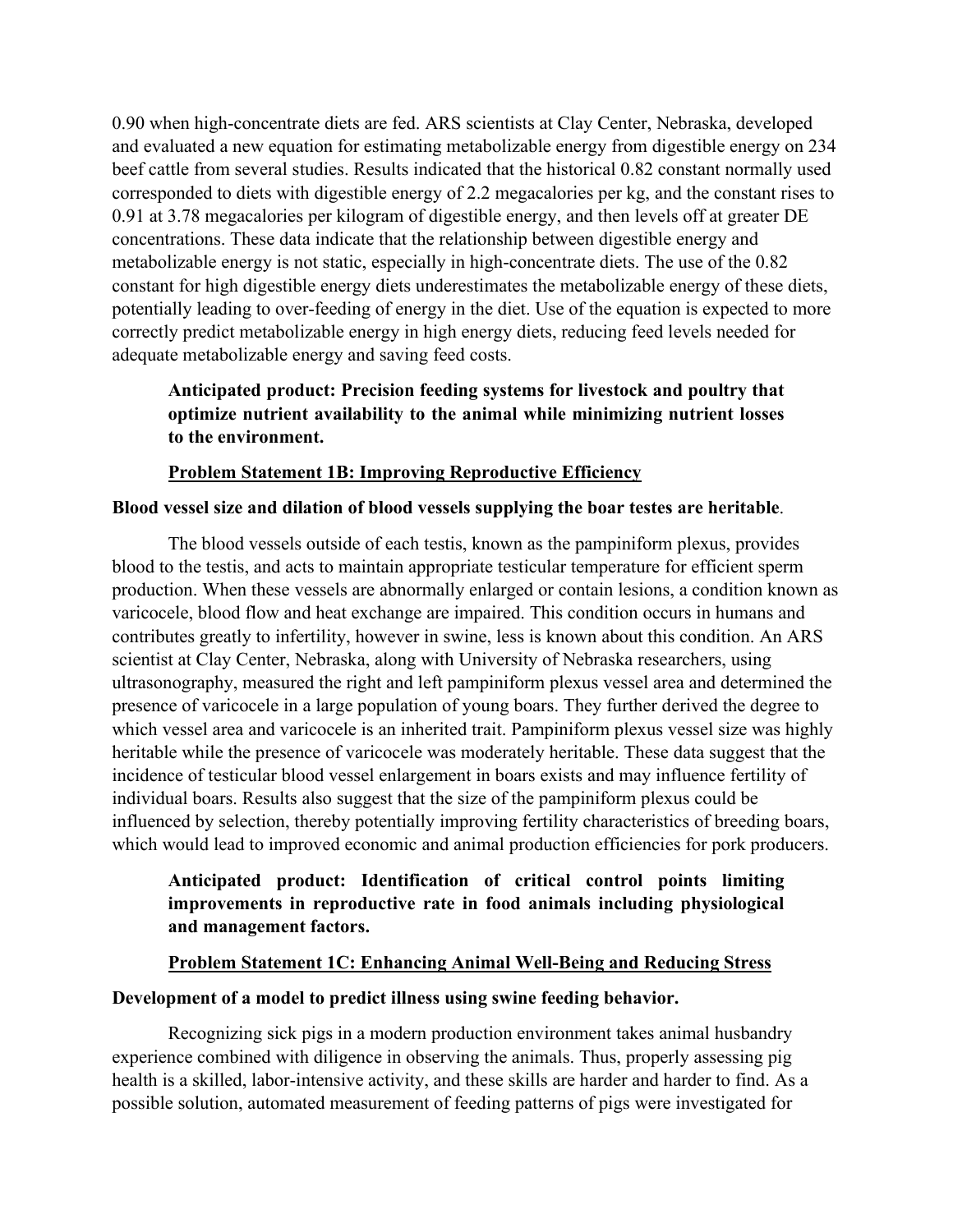utility in identifying sick animals within a herd. Feeding behavior is dependent on many factors including breed, temperature, humidity, gender, and time of day, but feeding is also a good proxy for an animal's health. As an animal gets sick, feed consumption often drops off, even before diagnostic symptoms appear, like fever or difficulty breathing. Machine learning is a type of artificial intelligence that can change and adapt when exposed to new data. ARS scientists at Clay Center, Nebraska, and collaborators at South Dakota State University, used an electronic system to monitor the feeding behavior of pigs during the grow-finishing phase and applied machine learning tools to predict swine feeding behavior based on temperature and time of day. Large deviations between predicted and observed feeding behavior prior to an outbreak of pneumonia demonstrated the potential for this technology to be used in automated early detection of a disease outbreak and/or other stressful events. Future work is expected to lead to the development of software tools that will allow swine producers to utilize real-time feeding behavior data as an early predictor of illness and stress events at the individual animal level, improving both animal well-being and productivity and freeing up labor for other activities. This is an excellent example of the potential benefits of continuous monitoring of livestock for beneficial outcomes in animal health and production.

# **Anticipated product: Improved precision animal management/production systems to better identify compromised animal well-being for individual and groups of animals in conventional production systems.**

#### **Determination of the thermal preferences of sows.**

Heat stress in pigs reduces welfare, feed intake and growth rates, but there are no current ambient temperature recommendations for gestating sows. Swine temperature threshold recommendations provided by the *Guide for the Care and Use of Agricultural Animals in Research and Teaching* (AgGuide) are based on data that are over 30 years old and likely do not represent the thermal preferences of modern commercial swine, which grow faster and are larger. ARS scientist in West Lafayette, Indiana, performed a study to determine what temperatures sows at three reproductive stages (open, mid-gestation, late-gestation) preferred. In order to determine thermal preference, we designed and constructed two temperature gradients in which sows could chose the temperature at which they wanted to spend the most time. Using these gradients, it was determined that sows preferred temperatures ranging from 13 to 16°C, with latepregnant sows preferring temperatures at the lower end of the range compared to non-pregnant and mid-pregnant sows. These data indicate that current recommendations for pregnant sows should be updated to reflect the genetic and metabolic improvements of modern swine.

### **Anticipated product: Enhanced understanding of genetic, physiological, immunological, microbial and behavioral responses of food animals to management and environmental stressors.**

#### **The use of non-linear measures of heart rate variability may be useful to assess pain in swine.**

The measurement of pain is essential to assess the welfare of animals in various production environments. If pain can be accurately assessed, then management procedures or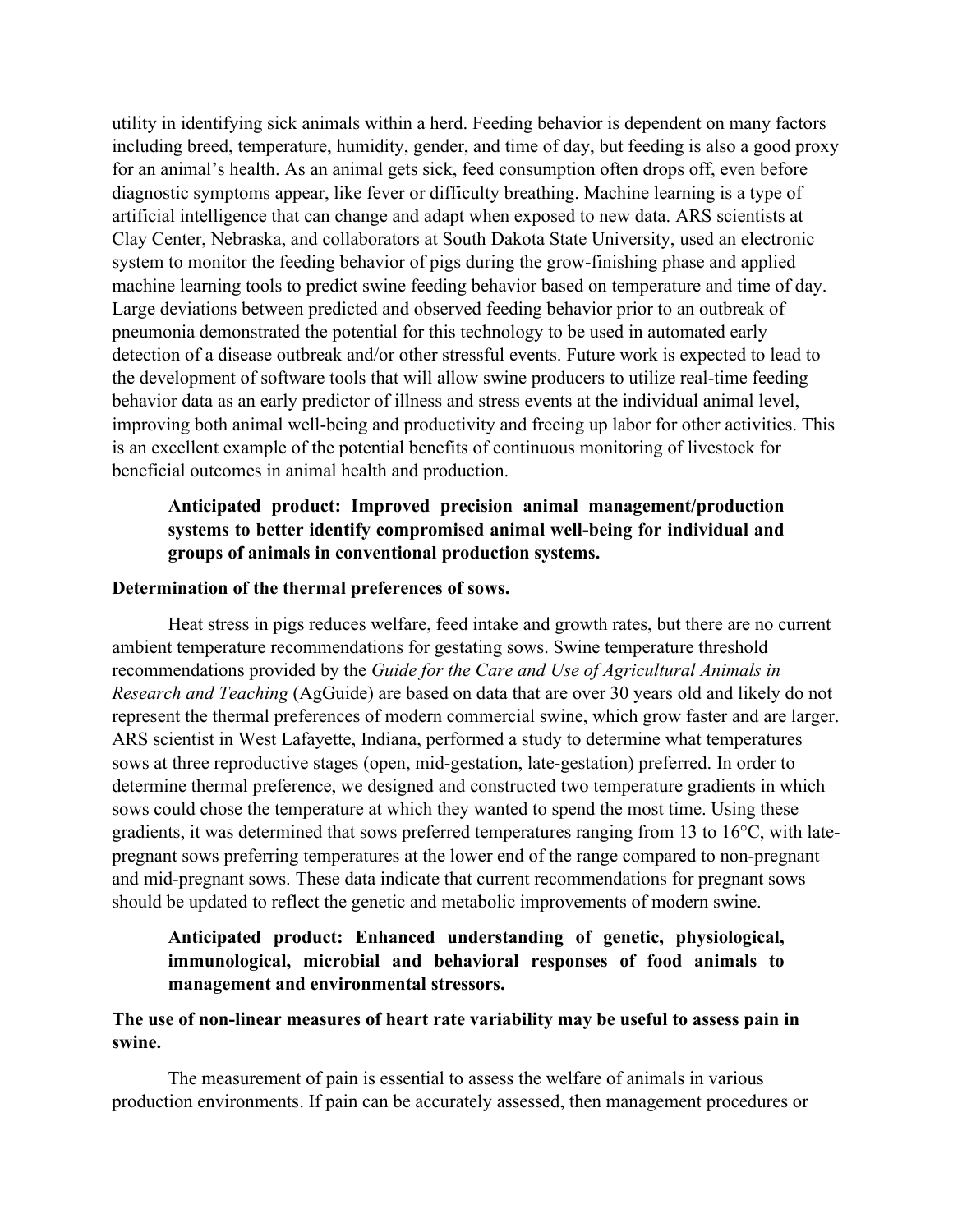production environments that minimize pain can be developed and employed. However, pain is difficult to assess in livestock, because animals are evolutionarily adapted to hide outward signs of pain. ARS researchers in West Lafayette, Indiana, investigated several novel methods of heart rate variability analysis when pigs were subjected to castration. Two measures of heart rate variability were specifically enlightening to distinguish pain from the mere stress of handling. These results are expected to provide researchers with a more advanced procedure to determine which procedures are less painful. An objective method of pain assessment in pigs will be useful in the development of methods that decrease pain and increase animal welfare.

**Anticipated product: Objective, science-based criteria for assessment of animal stress and well-being in production systems in response to various management techniques.**

**Component 2: Understanding, Improving, and Effectively Using Animal Genetic and Genomic Resources**

### **Problem Statement 2A: Develop Bioinformatic and other Required Capacities for Research in Genomics and Metagenomics.**

#### **Application of an interspecies cross to improve the efficiency of genome sequencing and assembly.**

The genome sequence can be used to enhance genetic selection, and perform comprehensive gene expression and protein measurements, but the quality of the genome sequence is directly related to its utility for these purposes. The importance of the quality of the genome sequence is reflected in the fact that the first draft of the human genome was published in 2001, and there have been 38 versions (improvements) of the sequence in the 18 years since first publication. A new method for assembling genetic sequencing data into more complete genomes has been pioneered by ARS researchers in Clay Center, Nebraska, and Beltsville, Maryland, in collaboration with the National Institutes of Health, University of Nebraska, and University of Kentucky. Using the new process, an individual animal resulting from the mating of a Highland breed bull and a yak cow was used to create reference-quality assemblies of the Highland breed of cattle and the yak in a single experiment. By applying the new technique, called "trio binning" to an interspecies hybrid that maximized the difference between maternal and paternal chromosome sequences, the researchers created individual sequences for both the yak and cattle. The sequences were of equal or better quality than any currently existing mammalian genome assembly (including that of human). The technique to generate two complete high-quality genome sequences from a single individual in a single experiment will rapidly bring the genome sequences of livestock species up to a quality that is equivalent to or surpasses that of the current human genome, which took 18 years to accomplish. This will improve genomic selection and gene and protein measurement technologies for livestock species.

**Anticipated Product: Improved annotation of genome sequence assemblies for food animals, including participation in the Functional Annotation of Animal Genomes consortium (FAANG-this international consortium strives to understand how gene expression is controlled in different tissues, under**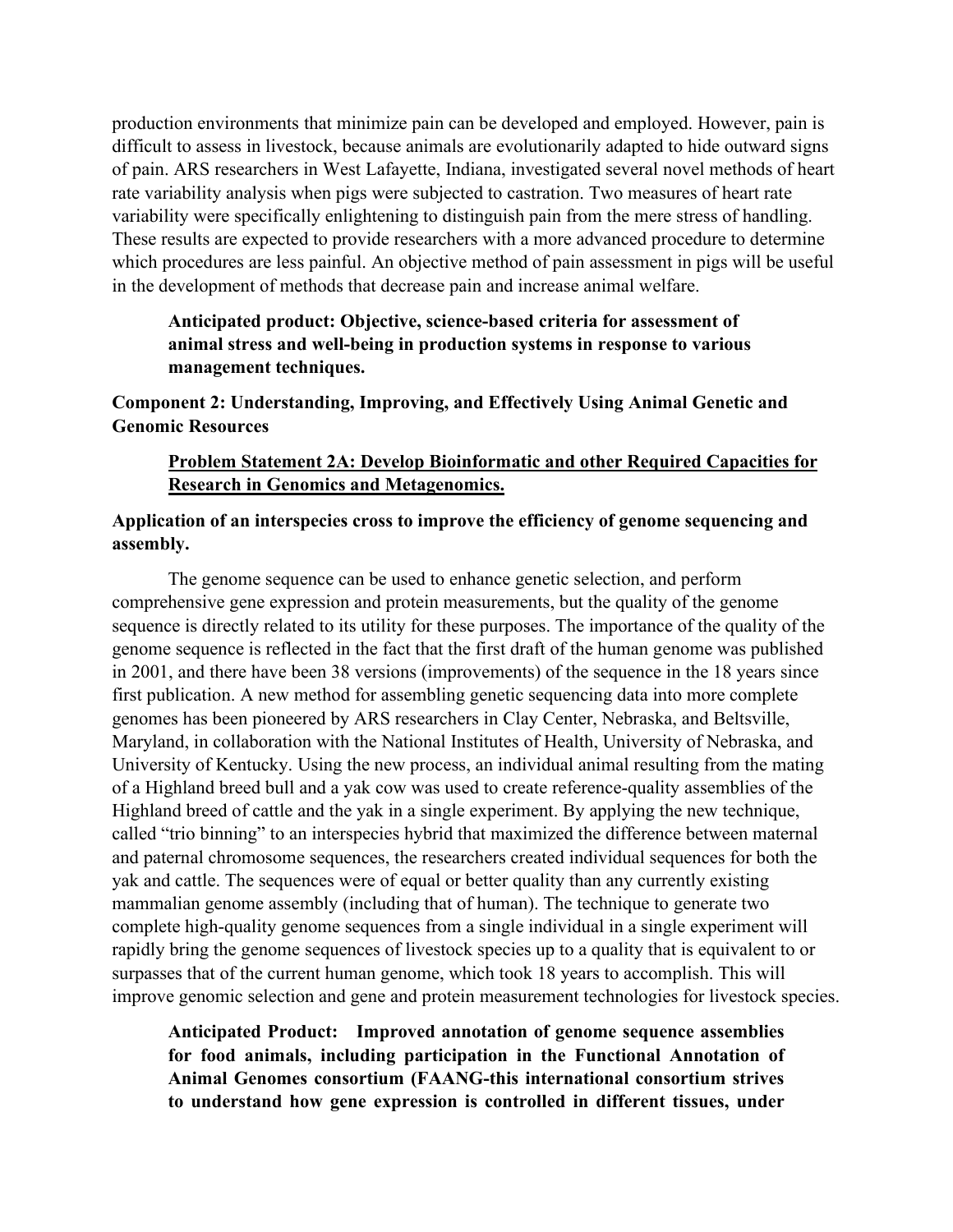### **different conditions. Results generated will provide DNA regions where changes in sequence are likely to affect gene transcription, and therefore cause changes in production traits).**

#### **DNA sequences of the rumen microbial community and development of a software tool to identify candidate bacterial hosts for viruses in the rumen.**

It is said that one does not feed a cow, one feeds the rumen of a cow, and the microorganisms that eat the feed in the rumen then feed the cow. Thus, this relationship is extremely important to the efficiency of feed usage by the cow, and we are still learning important details of the complex microbial community within the rumen. Using cutting edge software and the latest DNA sequencing methods, ARS scientists in Madison, Wisconsin, in collaboration with scientists at Clay Center, Nebraska, and Beltsville, Maryland, were able to assemble 103 independent genome sequences from the bacteria and archaea microorganisms in the cattle rumen. Additionally, a total of 188 novel bacteria-virus interactions were identified from this dataset, representing the first high resolution exploration of the activity of bacterial viruses in the rumen of cattle. Finally, the new assembly methods pioneered by ARS scientists allowed identification of 94 antimicrobial-resistance genes within the genomes of rumen bacteria. The complete genomes of microorganisms within the rumen provide a catalog of metabolic enzymes that could potentially degrade feed that can be exploited to improve feed efficiency. Also, based on the viral-bacterial host results, there is the potential to design custom viral vectors with exogenous metabolic genes to modify rumen bacteria to manipulate feed usage and increase production. Finally, this study identified more antibiotic resistance genes in the rumen microbiota than previously detected and will be of use in ongoing efforts to document the effects of antibiotics in animal feed.

**Anticipated product: Enhanced metagenomic characterization and analysis of the gut microbiome to develop better understanding of the relationship between the microbiome and the health, productivity and environmental impact of food animals.**

#### **SowPro90, a high-density genotyping platform for swine containing functional variants.**

High-density genotyping methods in swine rely on evenly-spaced single base changes (SNP) within the genome sequence that are chosen to provide the optimum measure of differences between animals. These genetic variants are assigned effects based on data and analyses (i.e., training) collected from ancestors of the population in which one would like to select. However, these SNPs typically do not directly cause differences in traits, so their utility in genomic selection is confined to the population used for training. To create a more useful genotyping method, several thousand SNP predicted to significantly and directly alter the proteins coded by the genes were identified, increasing the likelihood that the variants cause changes in traits. ARS scientists at Clay Center, Nebraska, in collaboration with University of Nebraska scientists, created a genotyping product for swine that contains >90,000 SNP, targeting over 4,000 genes and containing 676 loss of function variants (predicted to truncate or eliminate the resulting protein produced by the gene). Gene targets were further selected from genome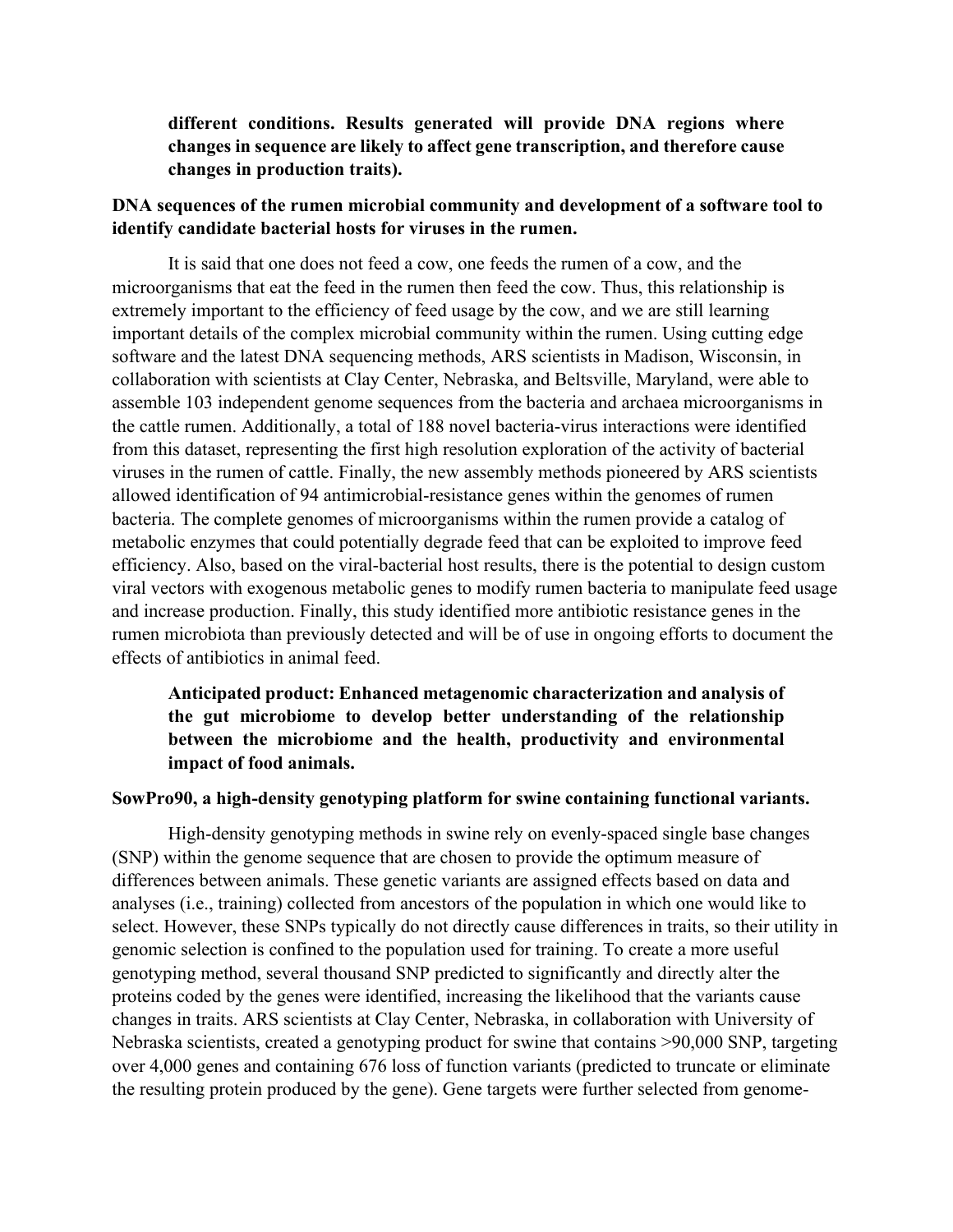wide association studies of reproductive traits and disease resistance to further enhance the utility of the genotyping platform. This genotyping product provides swine producers with a powerful new tool for genetic marker informed selection based on functional variants for critically important traits of high pork industry priority.

**Anticipated product: Development of comprehensive intensive and extensive phenomic and analytical tools to relate genomic and phenotypic data for development of improved genome based estimates of genetic merit including well- characterized and deeply phenotyped ARS, field and other research food animal populations.**

# **Problem Statement 2B: Characterize Functional Genomic Pathways and their Interactions.**

# **First global map of gene regulatory elements in cattle and definition of their coordinated activities.**

Traits like feed efficiency are partially controlled by how much a gene is expressed, and both increased and decreased expression of a particular gene can have profound effects on a trait. There are several techniques that can determine regions of DNA that control gene expression in a given tissue, and this information is essential for being able to predict the effects of DNA changes on traits in livestock. Using state-of-the-art technologies to detect regions of DNA sequence that affect expression of genes, ARS scientists in Beltsville, Maryland, discovered DNA regions that affect gene expression in rumen epithelial primary cells and rumen tissues during a maturation process in which the cells and tissues transitioned to greater capability to absorb nutrients. Because these tissues absorb nutrients from the rumen during the digestion and fermentation of feed, changes in gene expression within these tissues during maturation likely affect feed efficiency. This information is needed to predict how changes in DNA sequence might affect gene function and economically important traits, such as feed efficiency. This mapping of regions affecting the cattle genome will be used by researchers worldwide to enhance genomic selection in beef and dairy cattle.

**Anticipated product: Information relating the function and regulation of individual genes and their interaction with environmental and epigenetic effects contributing to economically important traits in food animals.**

### **Problem Statement 2C: Preserve, Characterize and Curate Food Animal Genetic Resources.**

# **Developed genetic and reproductive technologies for under-served pig and sheep producers.**

Rare breeds of livestock are typically raised by producers who are often under-served and minorities. The nexus of producer expertise, appropriateness of technology, and potential biological differences limit ARS capacity to collect germplasm and employ genetic techniques needed to maintain genetic diversity. To assist producers and this important segment of the animal industry, ARS scientists in Fort Collins, Colorado, sponsored workshops for sheep and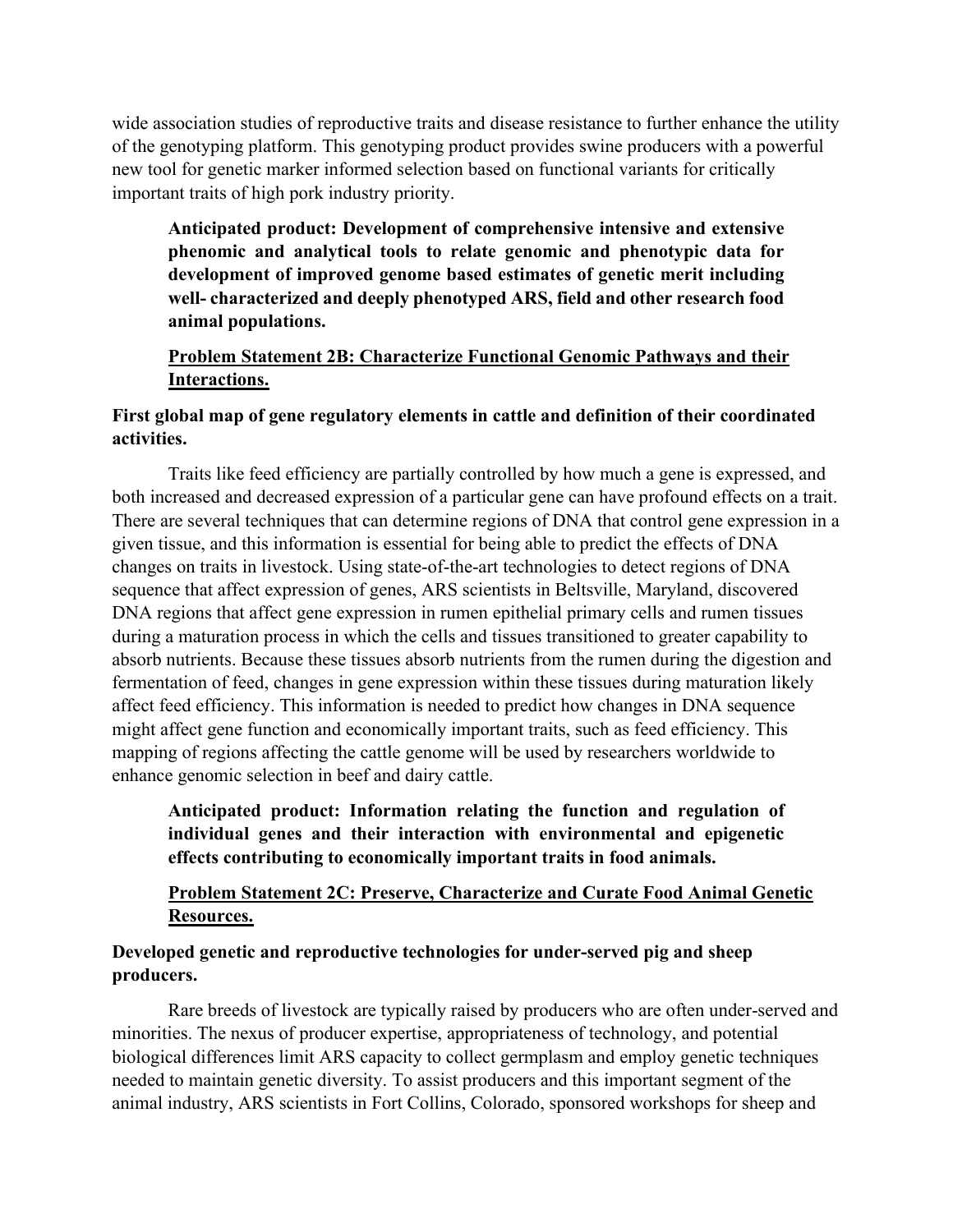Large Black pig producers. Sheep workshops focused on transferring basic information on reproduction and the implementation of non-surgical artificial insemination. The Large Black pig workshop, supported by ARS Innovation Funds, addressed reproductive technologies and breeding plans to enhance the breed's genetic diversity. In preparation for this workshop, collaborative research with Purdue University evaluated artificial insemination. This research showed insignificant differences in ovulation time in Large Black pigs demonstrating to Large Black pig producers the feasibility of artificial insemination. Our research also suggests the breed has sufficient genetic diversity so as not to be an impediment to production. To transfer this knowledge, a blueprint for breeders was developed cooperatively with stakeholders and distributed to this under-served producer group.

# **Anticipated product: A broad spectrum of genetic diversity in the form of viable and well documented livestock and poultry germplasm conserved.**

# **Problem Statement 2D: Develop and Implement Genetic Improvement Programs using Genomic Tools.**

### **National genomic evaluations for crossbred dairy cattle.**

Some dairy producers turned to crossbreeding to increase genetic diversity and reverse the decrease in reproductive fertility that was associated with selection for increased milk production in purebred dairy cows. However, current genomic evaluations are for purebred Holstein and other dairy breeds. For these producers, genomic evaluations were needed that could account for the crossbreeding within their herds. Although producers had spent more than \$1 million to genotype more than 50,000 crossbred animals, they had no tools to test and select their whole herds based on genomic evaluation. In collaboration with the Council on Dairy Cattle Breeding (CDCB) and Sao Paulo State University, ARS researchers in Beltsville, Maryland, developed genomic evaluations for crossbred dairy cattle based on animals' breed composition for the five dairy cattle breeds routinely evaluated (Holstein, Jersey, Brown Swiss, Ayrshire, and Guernsey). The new evaluation methodology was adopted by CDCB, and national genomic evaluations for crossbreds were released to the dairy industry for the first time in April 2019. Those evaluations will aid commercial producers in managing their breeding programs and selecting tens of thousands of replacement heifers each year.

# **Anticipated product: Genetic prediction tools for traits in food animals related to health, production efficiencies, adaptability, and functionality in varied domestic and international production systems.**

# **Problem Statement 2E: Improved Techniques for Genetic Modification and Genetic Engineering of Food Animals.**

None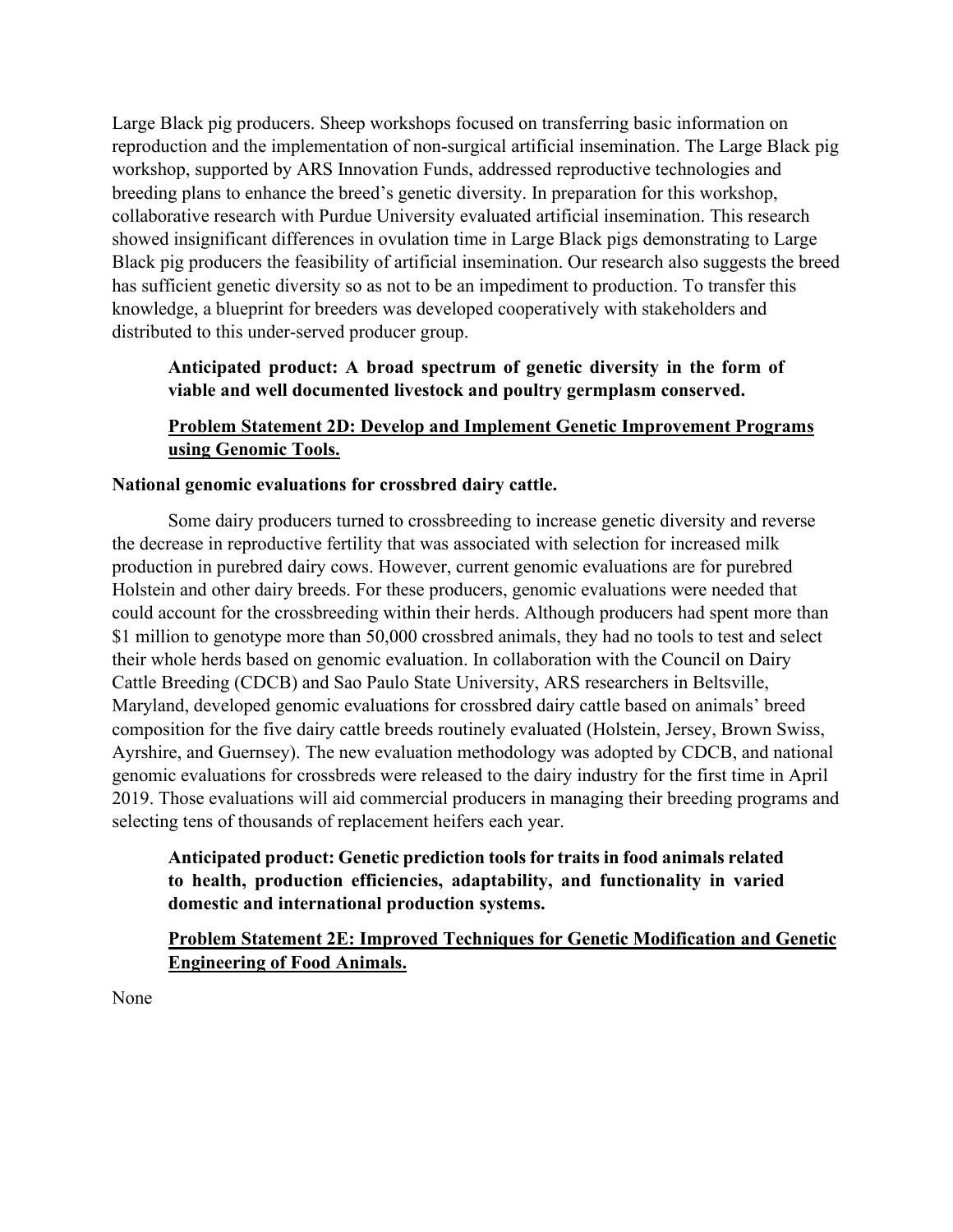# **Component 3: Measuring and Enhancing Product Quality and Enhancing the Healthfulness of Meat Animal Products**

# **Problem Statement 3A: Systems to Improve Product Quality and Reduce Variation in Meat Animal Products.**

#### **Increases in pork carcass weight will improve tenderness of pork loin chops.**

Historical trends indicate the size of U.S. hogs is likely to continue to increase, thus, ARS scientists at Clay Center, Nebraska, collaborated with the University of Illinois and Kansas State University to determine the effect of increased carcass weights on pork quality. Results indicated that the heaviest group of carcasses weighed 36% more than the industry average and given current increasing weight trends, represents the expected average carcass weight by 2050. The increased carcass weight resulted in slower rates of loin muscle chilling when carcasses are cooled after slaughter. This, in turn, resulted in loin chops that retained more moisture during cooking and were more tender and juicy. Carcass weight had minimal effect on other pork quality traits including lean color and marbling. These results show that continued improvement in production efficiency through selection for growth in pigs resulting in heavier market weights will improve eating quality of pork chops.

### **Anticipated product: Better understanding of the biological mechanisms that control and influence meat product quality, color stability and consistency.**

### **Problem Statement 3B: Improving the Healthfulness and Nutritional Value of Meat Products from Traditional and Non-Traditional Production Systems.**

None